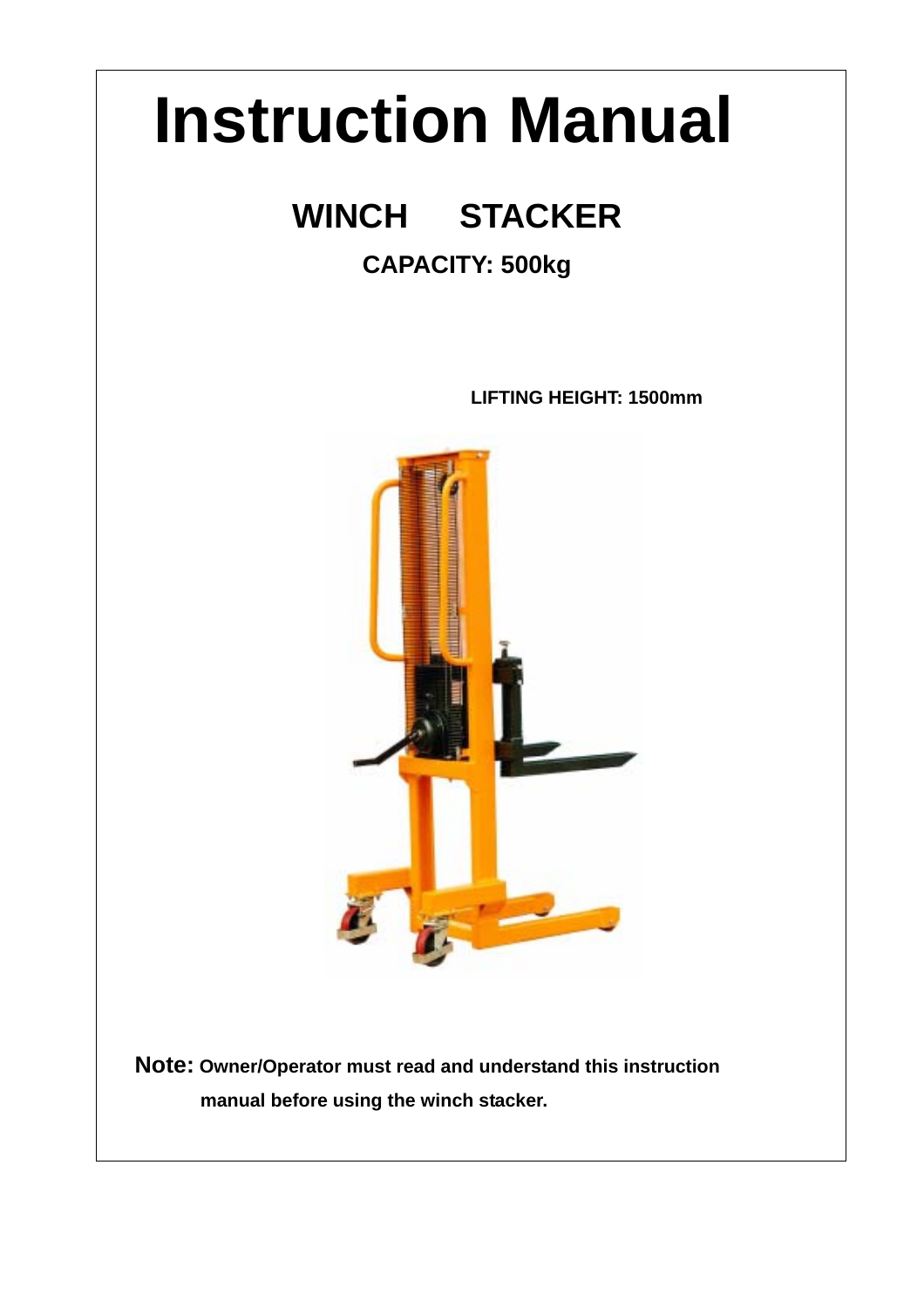## **IMPORTANT**

Please read, understand and follow these safety rules and operating instructions before operating this machine.

Only trained and authorized personnel should be permitted to operate this machine.

### 1.Safety Rules



Failure to obey the instructions and safety rules in this manual may result in death or serious injury.

- 1.1 Do Not Operate Unless:
- **1) You learn and practice the principles of safe machine operation contained in this operating manual.**

──Avoid hazardous situations.

──Always perform a pre-operation inspection.

──Always perform the function tests prior to use.

──Inspect the workplace.

──Only use the machine as a material lift.

#### **2) You read, understand and obey:**

- ──Manufacturer's instructions and safety rules
- ──Employer's safety rules and worksite regulations

──Applicable governmental regulations

1.2 To Avoid Hazardous Situations:

#### **1) Fall Hazard**

Do not use a personnel lifting platform or step.

**2) Tip-over Hazards**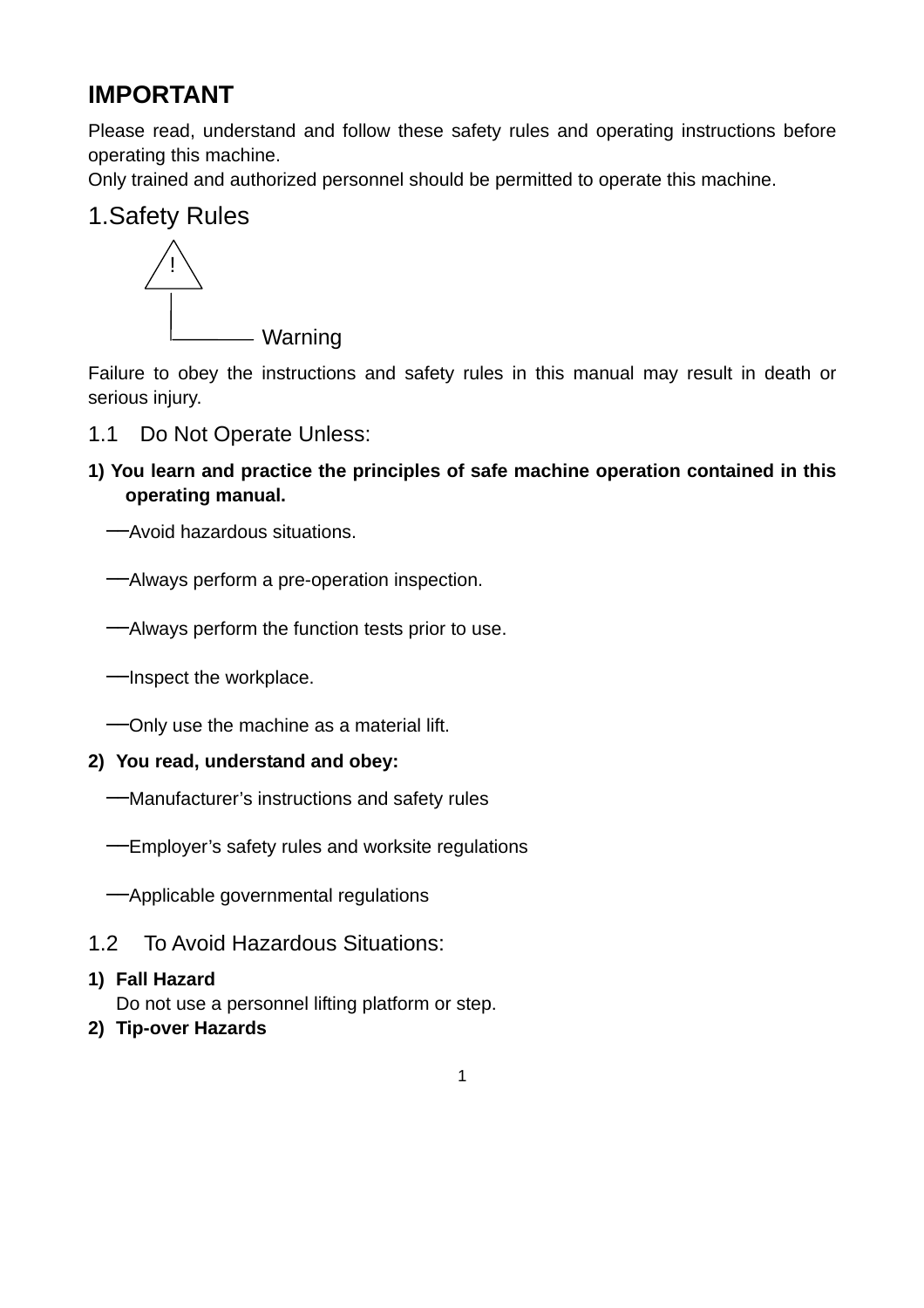Do not overload the winch stacker.

Do not raise the load unless the machine is on a firm, level surface.

Do not move the machine with a raised load, except for minor positioning.

Do not tilt the machine back with a raised load.

Do not operate the machine in strong or gusty winds.

Prior to use, check the work area for drop-offs, holes, bumps, debris, unstable surfaces or other possible hazardous conditions.

Do not subject the machine to horizontal force by raising or lowering a fixed or overhanging load.

User refer to prEN1005-3 for further guidance.

If the load exceeds the actual operational capacity, the operator must be assisted by one or more persons.

The machine can be only used in the light environment of at least 50LUX.

#### **3) Collision Hazards**

Do not lift if the load is not properly centered on the forks.

Check the work area for overhead obstruction or other possible hazards.

Do not stand under or allow personnel under the machine when the load is raised.

Do not lower the load unless the area below is clear of personnel and obstructions.

#### **4) Bodily Injury Hazards**

Do not grasp the cable.

 Keep hands and fingers away from pulleys, the carriage and other potential pinch points.

Recommended operators to wear safety shoes and gloves.

Do not put the feet under the forks to avoid any damages when using the machine.

#### **5) Improper Use Hazard**

 Never leave a machine unattended with a load. Unauthorized personnel may attempt to operate the machine without proper instruction, creating an unsafe situation.

#### **6) Damaged Machine Hazards**

Do not use a damaged or malfunctioning machine.

Do not use a machine with a worn, frayed, kinked or damaged cable.

Do not use a machine with less than 4 wraps of cable on the winch drum when the carriage is fully lowered. If you see the red mark on the cable, at least 4 wraps are on the winch drum.

Conduct a thorough pre-operation inspection prior to each use.

Be sure that all decals are in place and legible.

Maintain proper lubrication of the winch.

#### **7) Crushing Hazard**

Do not release grasp on the winch handle until the brake is locked.

#### **8) Lifting Hazard**

Use proper lifting techniques to load or tip the machine.

2

#### **9) Other items**

When pushing the machine on the rough floor the force will be bigger.

 To avoid overloading, the operating force will increase and reach to 400N when reaching to the nominal load.

 Pay attention to the balance of the goods to avoid their turning over when lifting them. Do pay attention to avoid the goods turn over towards the back when using the machine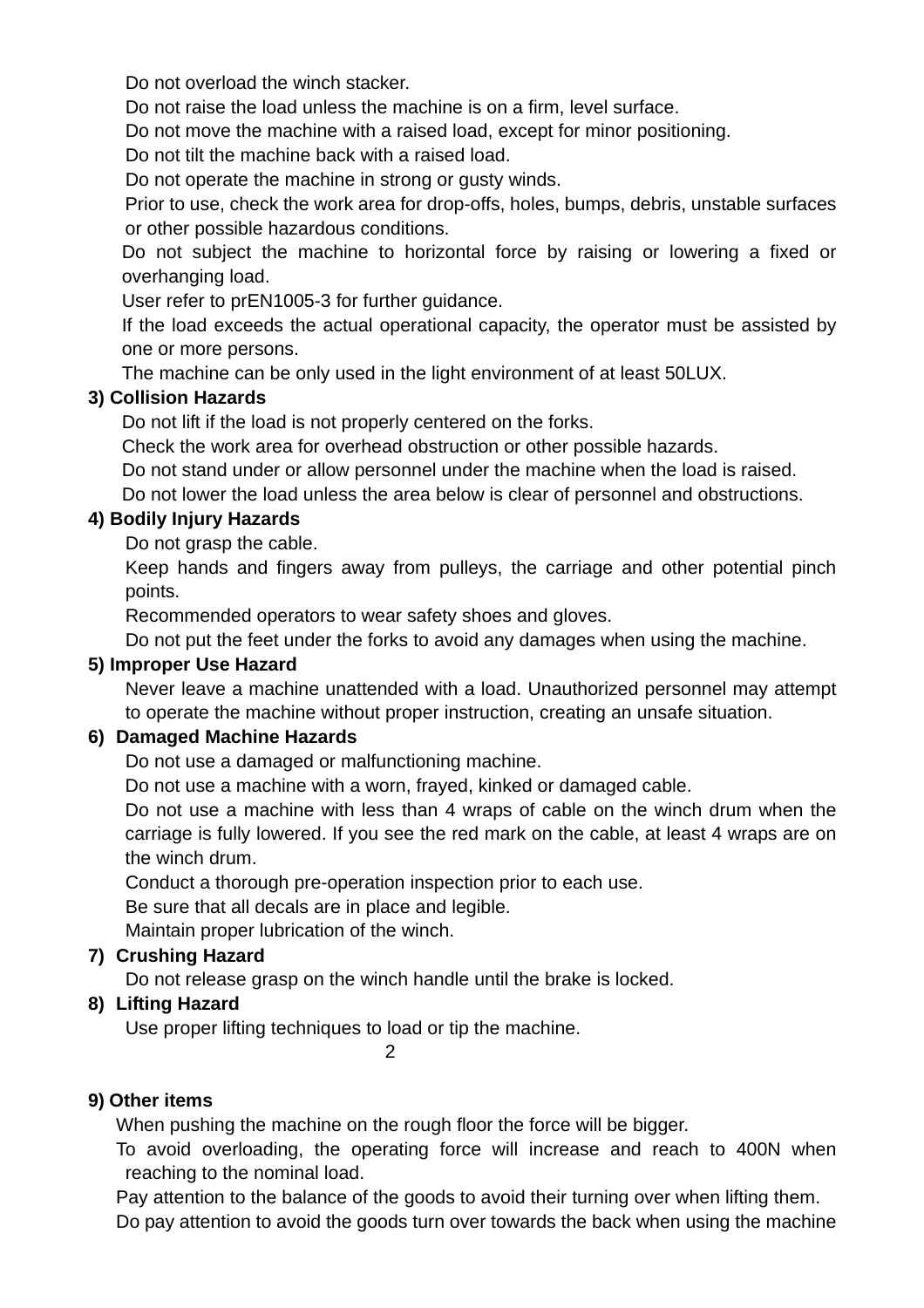on a slope.

## **2. Pre-operation Inspection**

 The operator should perform a visual inspection prior to each work shift to discover if anything is wrong with a machine.

- **2.1 Be sure that the instruction manual is complete, legible and available for reference.**
- **2.2 Be sure that all decals are legible and in place.**
- **2.3 Checking the following components or areas for damage and improperly installed, loose or missing parts:** 
	- Winch and Related Components
	- **Base Components**
	- · Legs
	- · Rollers
	- · Frame
	- Cable Anchor
	- Cable and Pulleys
	- **Casters**
	- **Forks**
	- **Brake System**
	- · Handle
	- Nuts, Bolts and Other Fasteners

#### **2.4 Check entire machine for:**

- · Dents or damage
- Corrosion or oxidation
- Cracks in welds or structural components

#### **2.5 Be sure that there is a minimum of 4 wraps of cable around the winch drum when the carriage is fully lowered.**

3

## **3. Function Tests**

The operator must follow the step-by-step instructions to test all machine functions.

#### **3.1 Test the Brake Operation**

- **1) Press down on the foot pedal to lock the brake.**
- **2) Push the machine. The machine should not move.**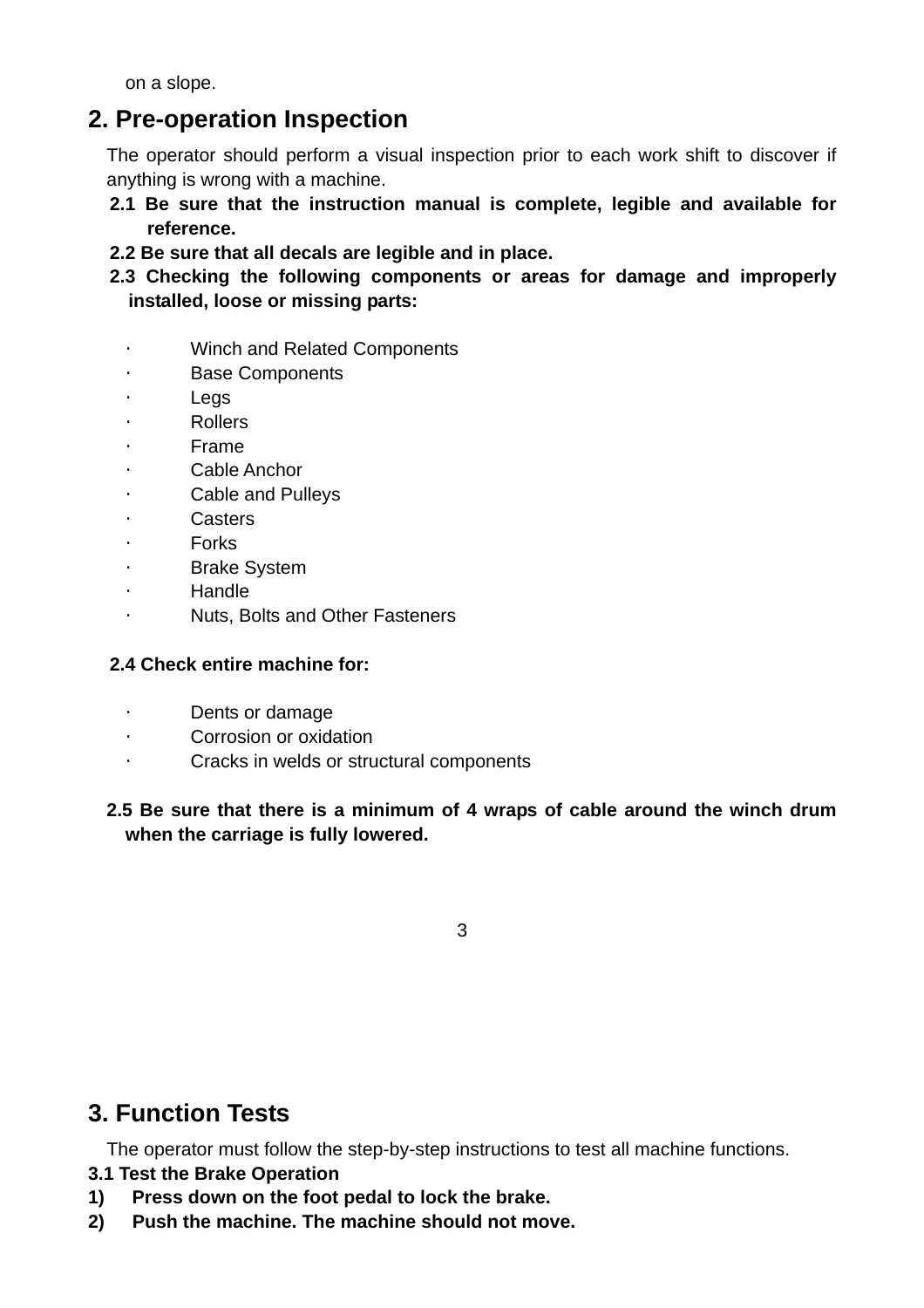- **3) Pull up on the foot pedal to release the brake.**
- **4) Push the machine. It should now move freely.**
- **3.2 Test the Winch Operation**
- **1) Rotate the winch handle clockwise to raise the carriage.**  The carriage should rise to the top of the frame. The carriage should move smoothly, free of hesitation and binding.
- **2) Rotate the winch handle counterclockwise to lower the carriage.** The carriage should lower into the frame. The carriage should move smoothly, free of hesitation and binding.

 **\*** *There are several layers of cable on the drum. During the course of raising and lowering, the noise the cable makes will change, as more, or less cable is wound onto the drum. This change in sound is perfectly normal. It will not affect the functions of the machine.* 

#### **Note:**

*A damaged or malfunctioning machine must never be used. If damage or malfunctions are discovered during pre-operation inspection or function tests, the machine must be tagged and removed from service.* 

 *Repairs to the machine may only be made by a qualified service technician and according to the manufacturer's instructions.* 

 *After repairs are completed, the operator must perform a pre-operation inspection and function test again before putting the machine into service.* 

 *Not do modifications shall be carried out which adversely affect any safety requirements and the compliance of the truck with this standard (EN1757-1).*

## **4.Workplace inspection**

 To operate the machine safely, the operator should inspect the workplace prior to moving the machine to the workplace.

#### **Be aware of and avoid the following hazardous situations:**

- 1) Drop-offs or holes
- 2) Bumps and floor obstructions
- 3) Debris
- 4) Overhead obstructions and high voltage conductors
- 5) Hazardous locations
- 6) Inadequate surface support to withstand all load forces imposed by the machine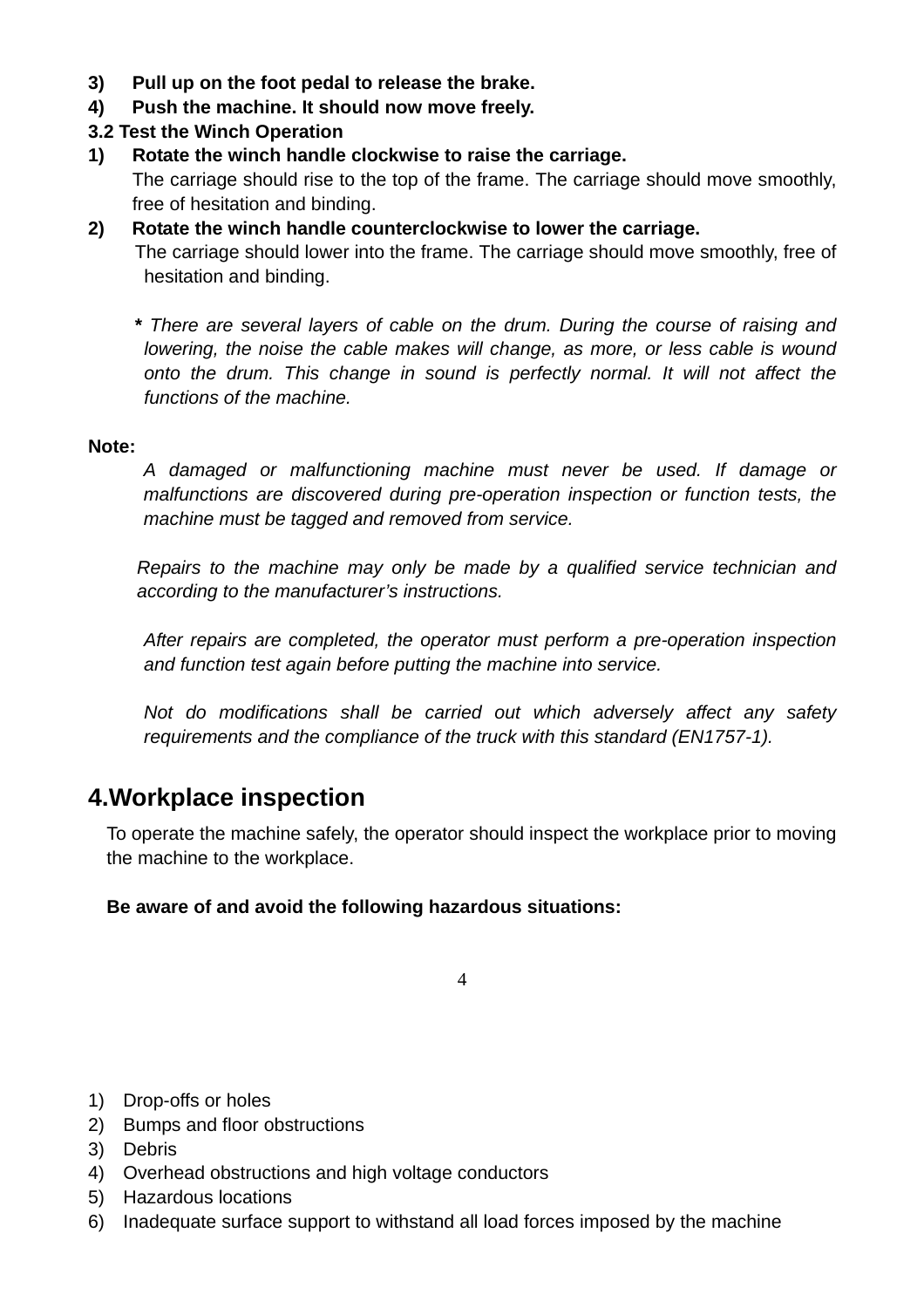- 7) Wind and weather conditions
- 8) All other possible unsafe conditions

## **5. Operating Instructions**

The working grade of the winch stacker: 1BM.

Warning: pay attention to the winch lever kick back when in lifting will cause a risk.

- —The machine shall not be used on gradients due to possible excessive efforts and loss of control.
- —The machine shall not be used in places insufficiently illuminated.
- —The machine shall not be used to lift or to transport persons.
- —The machine shall not be used as a vehicle jack.
- —The extremity of fork arms shall not be used as a lever to lift a load.
- —The machine shall not be used in applications where a risk of exceeding the rated capacity exists.
- —The machine shall not be used in applications where a risk of unintentional movement exists.
- —The machine shall not be used for handing free swinging loads.
- —The machine shall not be travel with its fork arms in the upper position except for loading and unloading operations.
- —The machine shall not be have direct contact with foodstuffs.
- —The machine shall not be used in a potentially explosive atmosphere.
- —Using the machine for any purpose other than lifting material is unsafe.

#### **5.1 Raising and Lowering Load**

- **1) Centre the load on the forks.**
- **2) Raise the load by firmly grasping the winch handle and rotating it clockwise. Do not allow the cable to wind unevenly onto the winch drum.**
- **3) Lower the load by firmly grasping the winch handle and rotating it counterclockwise. After lowering to the desired position, loosen the winch handle.**

5

#### **5.2 Moving Machine with a Load**

 It is best to move the machine without load. Moving a raised load should be restricted to positioning for loading and unloading. If it is necessary to move the machine with a raised load, understand and obey the following safety rules:

1) Area is level and clear of obstructions.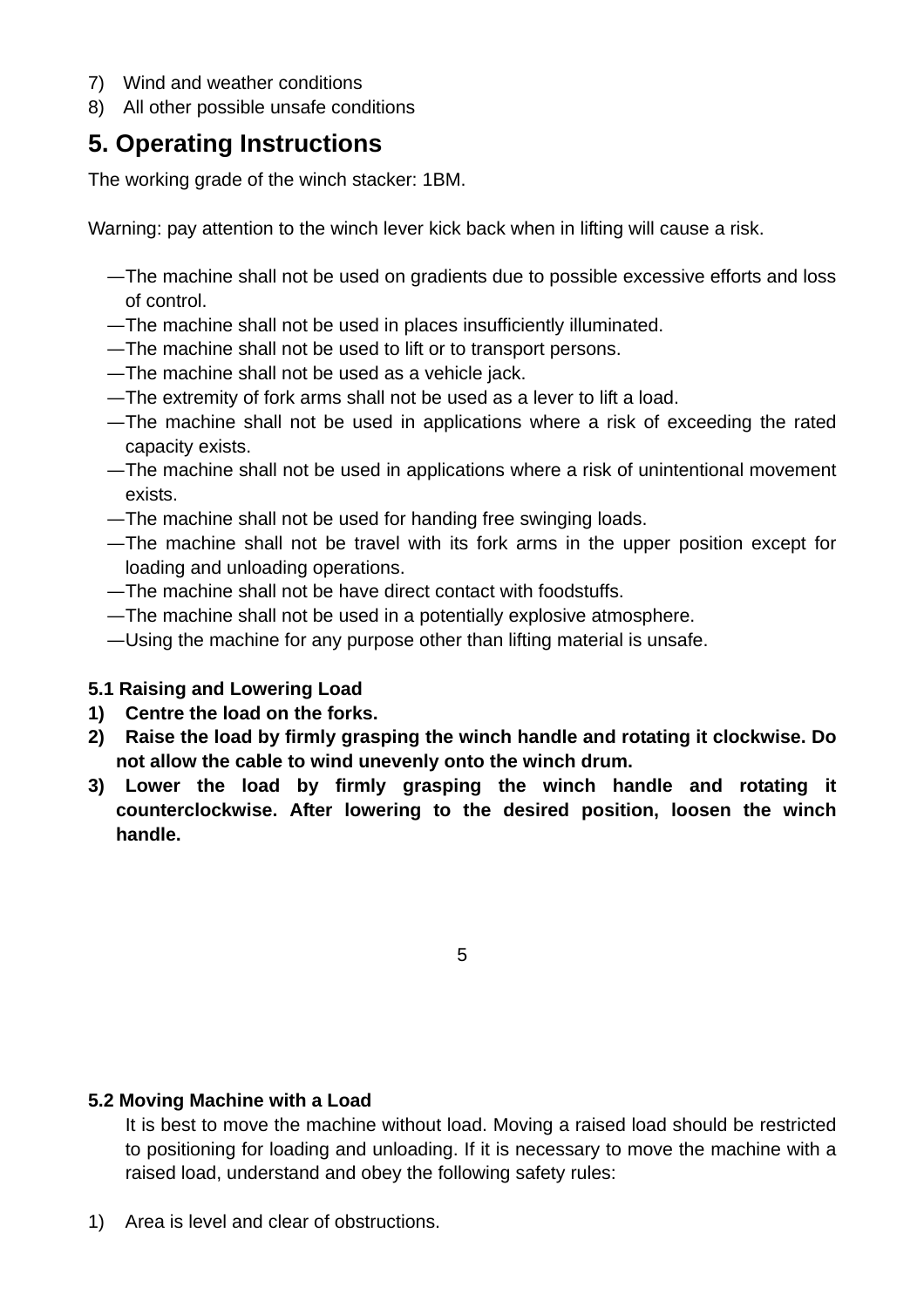- 2) Load is centred on the forks.
- 3) Avoid sudden starts and stops.
- 4) Travel with load in the lowest possible position.
- 5) Keep personnel away from machine and load.
- 6) Do not tilt the machine back with a raised load.
- 7) The machine shall be moved slowly and smoothly.
- 8) While moving no part of the fork arms or of the load shall come into contact with an obstacle.
- 9) During moving neither the fork arms nor the load shall rest upon an obstacle.

## **6. Maintenance, repair & placement of this machine:**

The maintenance, repair shall be carried out by qualified mechanic under the instruction of manufacturer.

#### 6.1 Routine maintenance

 Routine maintenance of the machine will prolong the working life of this machine. For the frequency of maintenance please refer to the following table.

| Items                                                                 | <b>Inspection Content</b>                              | Cycle   |                      |          |
|-----------------------------------------------------------------------|--------------------------------------------------------|---------|----------------------|----------|
|                                                                       |                                                        | 1 month | 6 <sub>m</sub> onths | 12months |
| *Chassis                                                              | Check the loading parts                                |         |                      |          |
| *Front and rear roller                                                | Check wearing of the<br>bearing and<br>bearing housing |         |                      |          |
| *Turning                                                              | Check whether it turns properly                        |         |                      |          |
| Check whether the transmission of<br>*Winch device<br>gears is proper |                                                        |         |                      |          |
| *Lifting Steel Wire                                                   | Check the extension rate and wearing                   |         |                      |          |
| *Brake                                                                | Check whether it functions properly                    |         |                      |          |
| Check lubrication & wearing<br>*Moveable parts                        |                                                        |         |                      |          |

#### **6.2 Placement while store**

After work is over, the forks of the stacker shall be placed to its lowest position. The stacker shall be kept on firm flat floor without any load. During placement, the brakes of the stacker shall be on.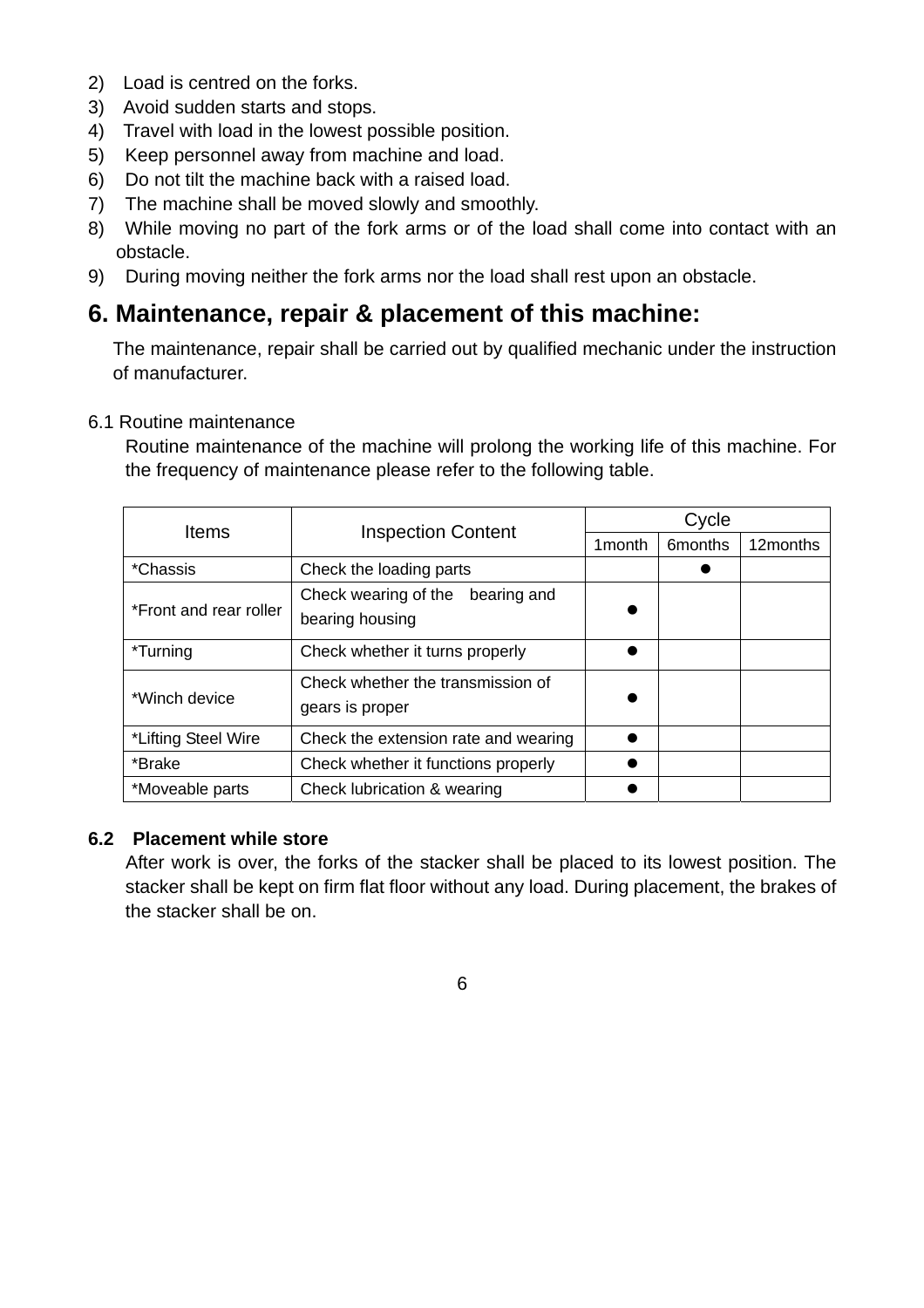## **7. Specifications**

#### **Model WS50**  Capacity 500kg Load center 600mm Maximum fork height 1500mm Min fork height 60mm Lifting height range 90~1500mm Fork width 70mm Fork length 1000mm Max. Overall fork width 690mm Load roller  $80 \times 47$ mm Steering wheel 150mm Overall length 1525mm Overall width 725mm Overall height 2030mm Net weight 146kg Cable dia 4.2mm Cable capacity 1960Mpa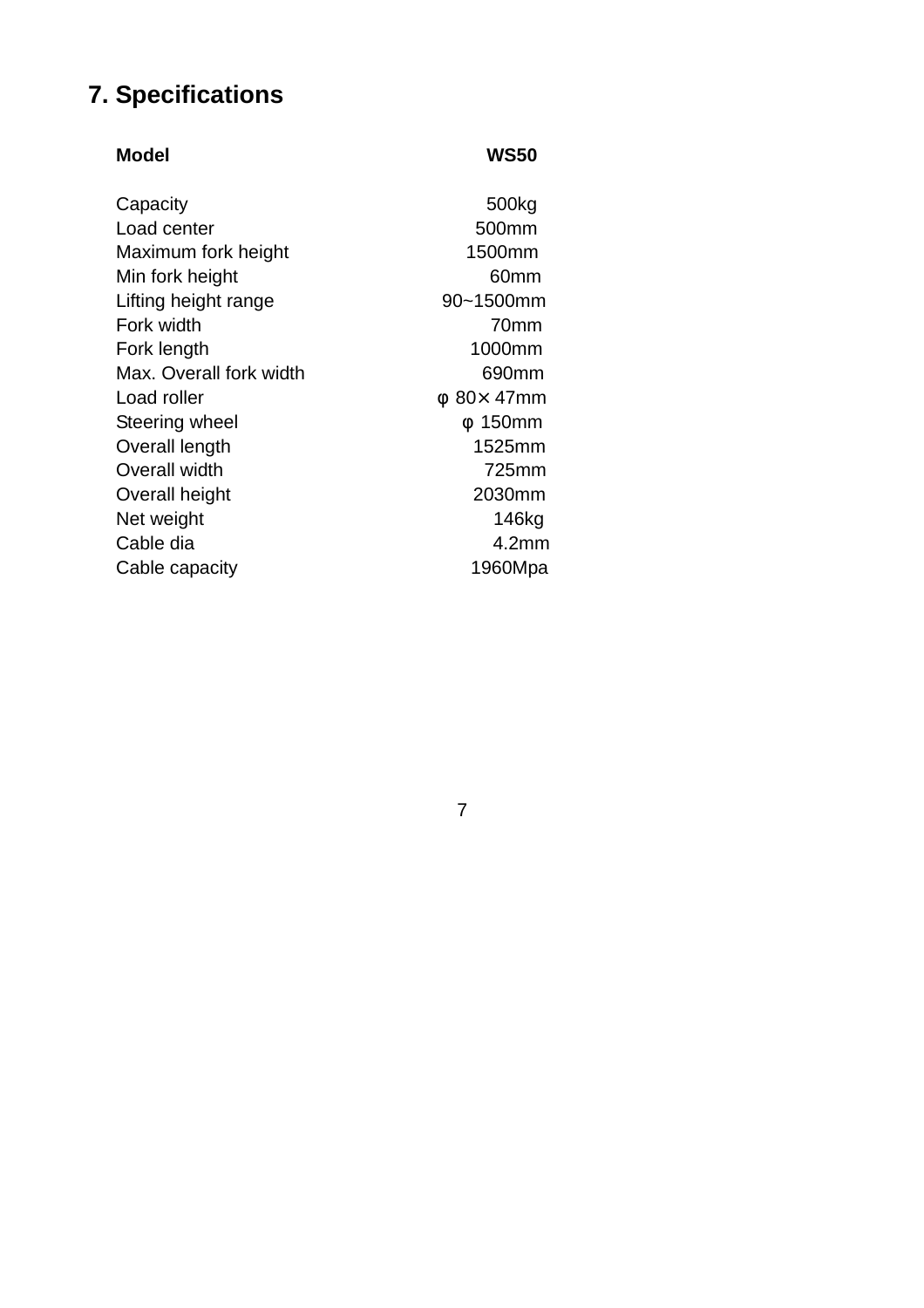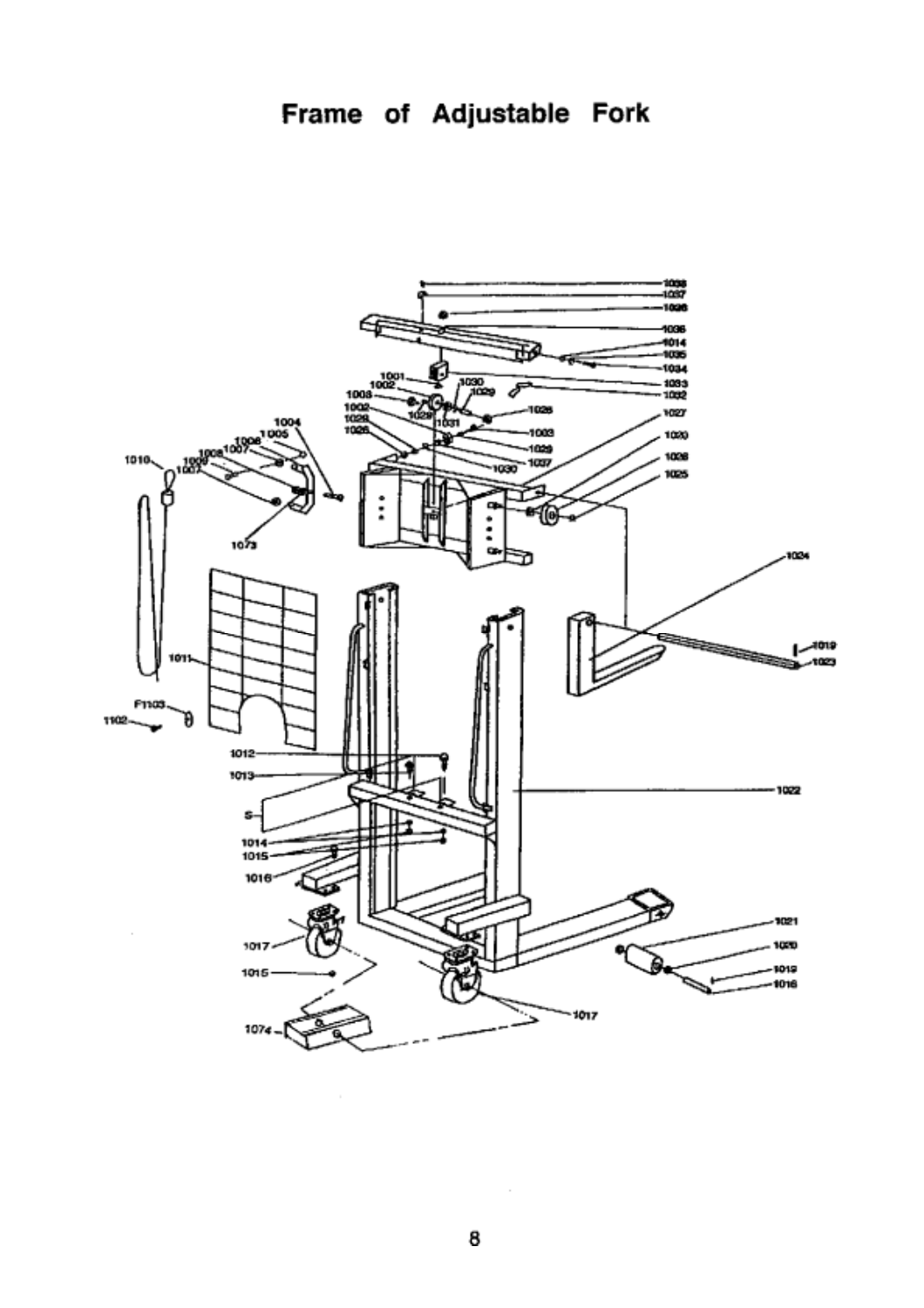

 $\bar{z}$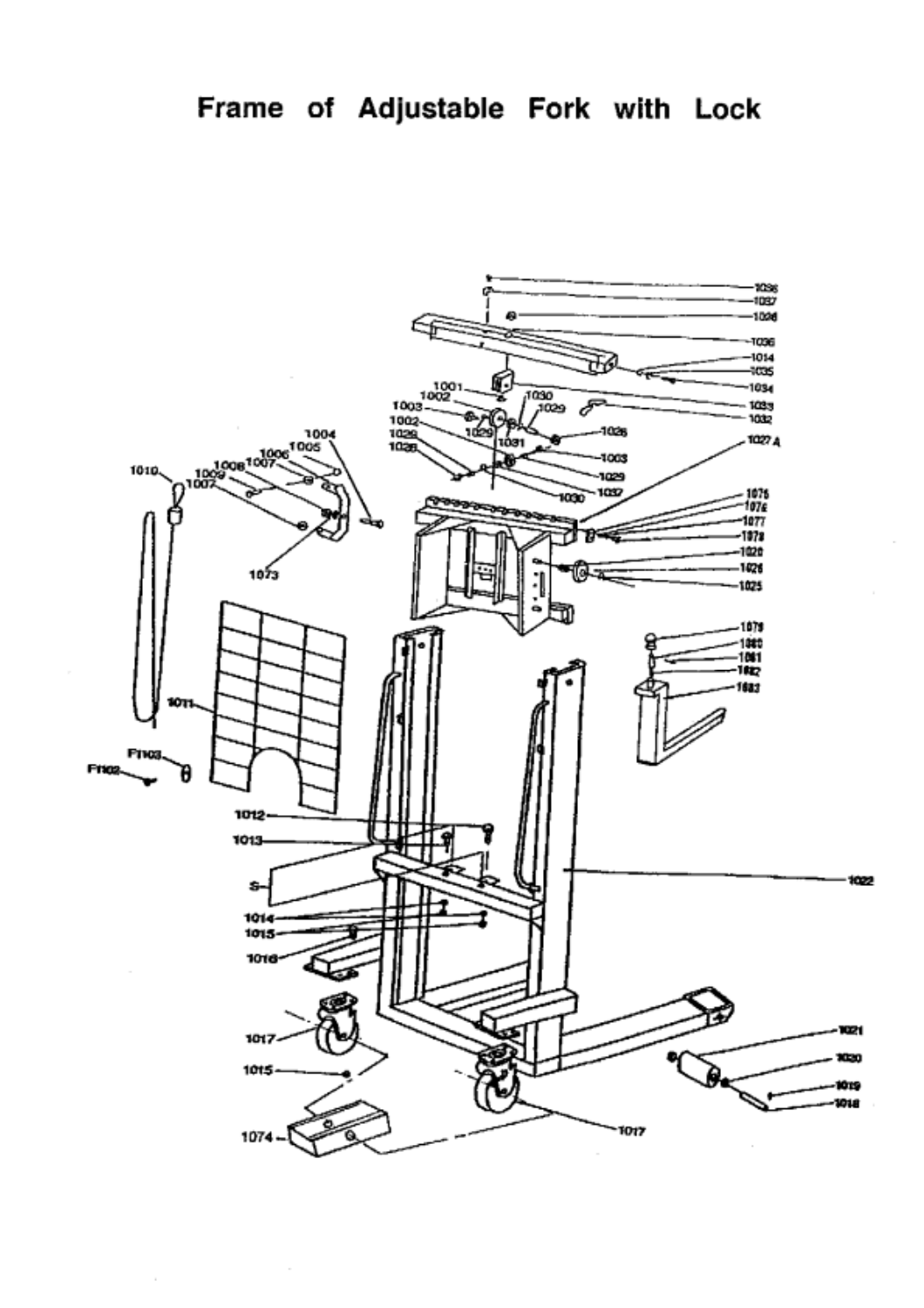# **Parts List of Frame**

| No.  | <b>Description</b>      | $Q'$ ty        | No.           | <b>Description</b>       | Q'ty                    |
|------|-------------------------|----------------|---------------|--------------------------|-------------------------|
| 1001 | <b>Bolt</b>             | 1              | 1027<br>1027A | <b>Carriage Assembly</b> | Each 1                  |
| 1002 | Pulley                  | $\overline{2}$ | 1028          | <b>Nut</b>               | $\overline{2}$          |
| 1003 | Axle                    | $\overline{2}$ | 1029          | <b>Bushing</b>           | 4                       |
| 1004 | <b>Bolt</b>             | $\overline{2}$ | 1030          | Retaining ring           | $\overline{2}$          |
| 1005 | Retaining ring          | $\overline{4}$ | 1031          | <b>Bearing</b>           | 1                       |
| 1006 | <b>Bracket Assembly</b> | $\overline{2}$ | 1032          | Pulley cover             | 1                       |
| 1007 | Small pulley            | $\overline{4}$ | 1033          | Roller                   | 1                       |
| 1008 | <b>Nut</b>              | $\overline{2}$ | 1034          | <b>Bolt</b>              | $\overline{2}$          |
| 1009 | Axle                    | $\overline{4}$ | 1035          | Spring washer            | $\overline{2}$          |
| 1010 | <b>Cable Assembly</b>   | 1              | 1036          | Top plate                | 1                       |
| 1011 | Net cover               | 1              | 1037          | Seal plate               | 1                       |
| 1012 | <b>Bolt</b>             | 8              | 1038          | <b>Bolt</b>              | 1                       |
| 1013 | <b>Bolt</b>             | $\overline{2}$ | 1074          | Steering wheel cover     | $\overline{2}$          |
| 1014 | Washer                  | 10             | 1075          | Seal plate               | $\overline{2}$          |
| 1015 | <b>Nut</b>              | 12             | 1076          | Plain washer             | 4                       |
| 1016 | <b>Bolt</b>             | 8              | 1077          | Spring washer            | 4                       |
| 1017 | Steering wheel          | $\overline{2}$ | 1078          | <b>Bolt</b>              | $\overline{\mathbf{4}}$ |
| 1018 | Axle                    | $\overline{2}$ | 1079          | Handle                   | $\overline{2}$          |
| 1019 | Spring pin              | $\overline{4}$ | 1080          | Pin                      | $\overline{2}$          |
| 1020 | <b>Bearing</b>          | $\overline{4}$ | 1081          | Pin                      | $\overline{2}$          |
| 1021 | Guide pulley            | $\overline{2}$ | 1082          | Spring                   | $\overline{2}$          |
| 1022 | Frame                   | 1              | 1083          | Fork                     | $\overline{2}$          |
| 1023 | Carriage rod            | 1              | F1102         | <b>Screw</b>             | 6                       |
| 1024 | Fork                    | $\overline{2}$ | F1103         | Washer                   | 6                       |
| 1025 | Retaining ring          | $\overline{4}$ | 1073          | Washer                   | $\overline{2}$          |
| 1026 | Roller                  | $\overline{4}$ |               |                          |                         |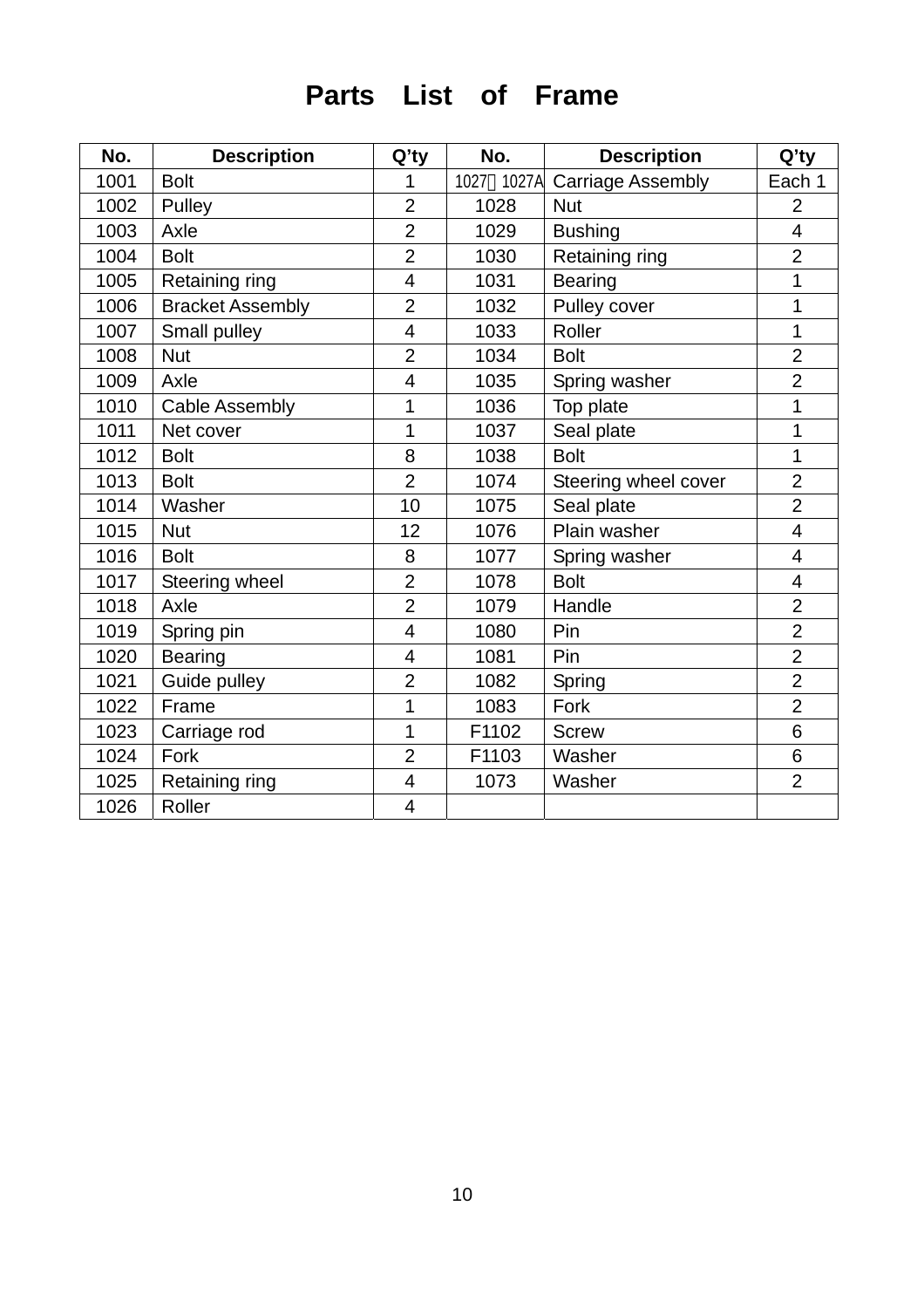